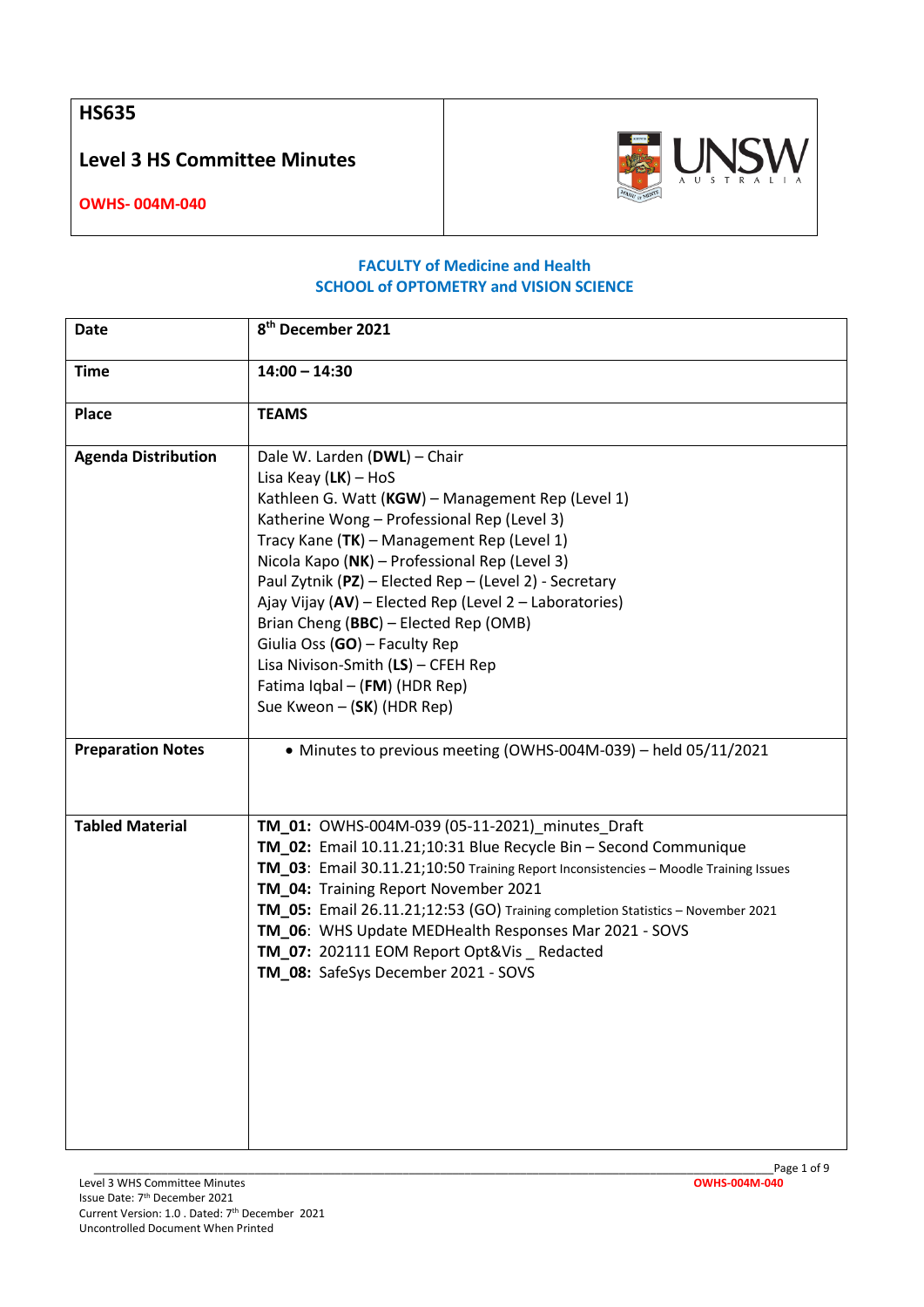|    | <b>Agenda Item</b>                                                                                                                                                                                                            | <b>Report from</b> |
|----|-------------------------------------------------------------------------------------------------------------------------------------------------------------------------------------------------------------------------------|--------------------|
|    | 1. Acknowledgement of Country<br>We respectfully acknowledge the traditional custodians of the land on which<br>this meeting is conducted. We respectfully acknowledge elders past and                                        | Chairperson        |
|    | present.<br>2. Welcome and apologies                                                                                                                                                                                          |                    |
|    | Present: LK, GO, AV, NK, SK, BBC<br>Absent: PZ, KW, TK, KWG, LS, FM                                                                                                                                                           |                    |
| 3. | <b>Approval of Minutes:</b><br>OWHS-004M-039 (05/11/2021)<br>Accepted                                                                                                                                                         | Chairperson        |
| 4. | Action items and matters arising from the previous meeting<br>4.1 COVID 19<br>Work from Home Restrictions Still Apply.<br>Written approval from faculty required - Phase 1 until EOY<br>MED&Health have new application form: | (DWL)              |
|    | https://forms.office.com/r/ZftvCYitb6<br><b>Monitor NSW Health Communiques.</b>                                                                                                                                               | (DWL/BBC)          |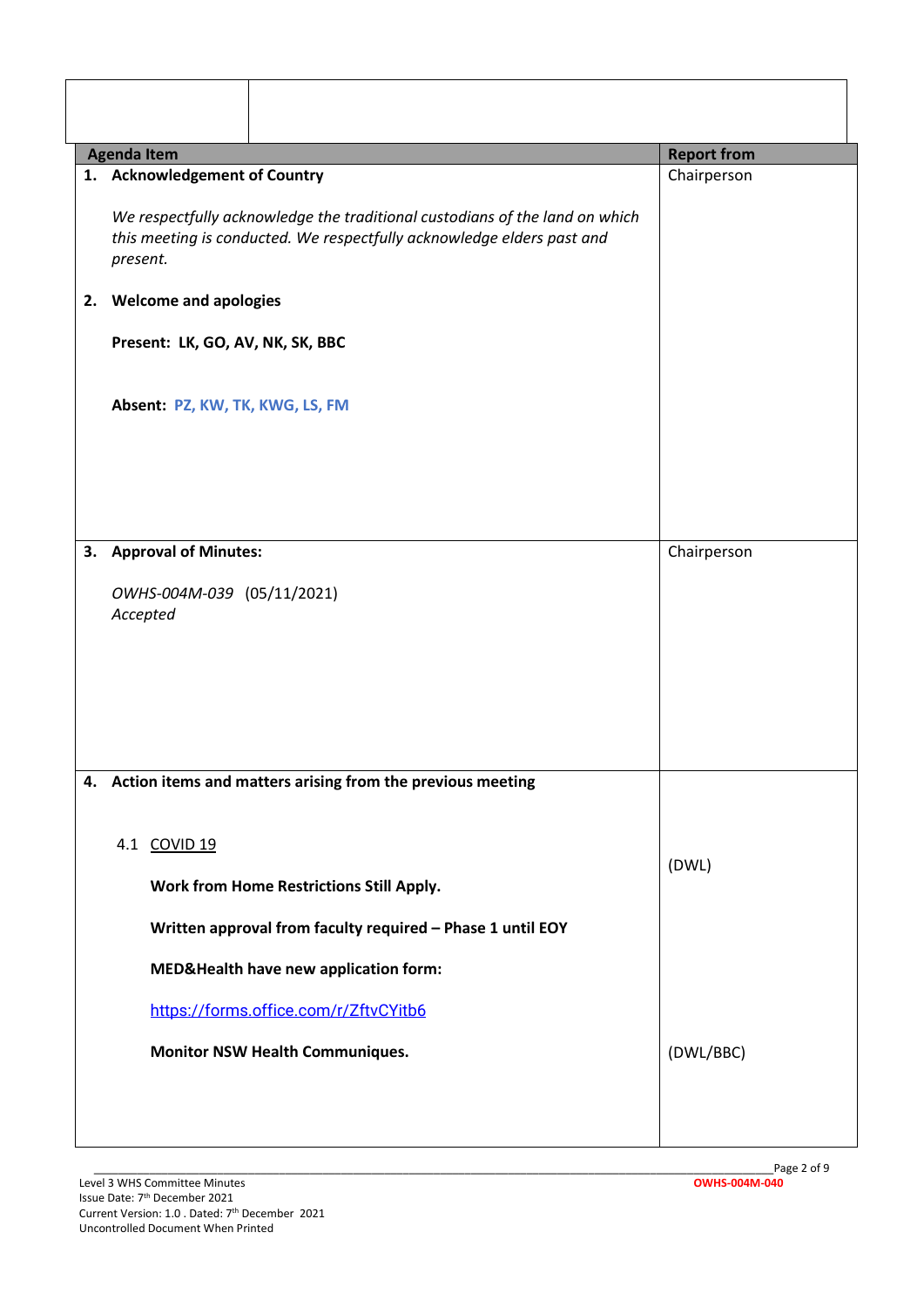|                                                                                                                                                                                                                                                                                                   | (DWL) |
|---------------------------------------------------------------------------------------------------------------------------------------------------------------------------------------------------------------------------------------------------------------------------------------------------|-------|
| 4.2 First Aid Officers in ORLAB                                                                                                                                                                                                                                                                   |       |
| BCC looking for new recruit- Ongoing.                                                                                                                                                                                                                                                             |       |
|                                                                                                                                                                                                                                                                                                   |       |
| -Brian to discuss further with Maitreyee.                                                                                                                                                                                                                                                         |       |
| 4.3 Updated Vaccination Requirements - Course Handbook                                                                                                                                                                                                                                            | (DWL) |
| Dale to contact Michelle B. RE Update to handbook - completed:                                                                                                                                                                                                                                    |       |
| Listed in handbook:                                                                                                                                                                                                                                                                               |       |
|                                                                                                                                                                                                                                                                                                   |       |
| <b>Medical Assessment</b><br>This program includes placements in Health Facilities in Australia, private<br>practice and the UNSW Optometry Clinic. In order to attend these placements,<br>students will need to comply with Health Facility's immunisation and blood<br>borne viruses policies. |       |
| This doesn't seem to specifically mention a requirement for a COVID vaccination<br>to attend classes and clinics within our school?                                                                                                                                                               |       |
| None of these attachments specifically mention COVID;                                                                                                                                                                                                                                             |       |
| The record card is dated February 2021 and doesn't list COVID vaccination.<br>The 'What vaccines do I need' is dated May 2020 and doesn't mention COVID, or<br>influenza as it happens.                                                                                                           |       |
|                                                                                                                                                                                                                                                                                                   |       |
| 4.4 Issues with Training Modules                                                                                                                                                                                                                                                                  |       |
| Dale to Selvin Rajakumar (selvin.rajakumar@unsw.edu.au)<br>RE issues with training modules freezing - Has reset HSECCO for LK                                                                                                                                                                     |       |
|                                                                                                                                                                                                                                                                                                   |       |
| -Staff still having issues with course being shown as incomplete<br>Dale has been in contact with Selivin.                                                                                                                                                                                        |       |
|                                                                                                                                                                                                                                                                                                   |       |
|                                                                                                                                                                                                                                                                                                   |       |
|                                                                                                                                                                                                                                                                                                   |       |
|                                                                                                                                                                                                                                                                                                   |       |
|                                                                                                                                                                                                                                                                                                   |       |
|                                                                                                                                                                                                                                                                                                   |       |
|                                                                                                                                                                                                                                                                                                   |       |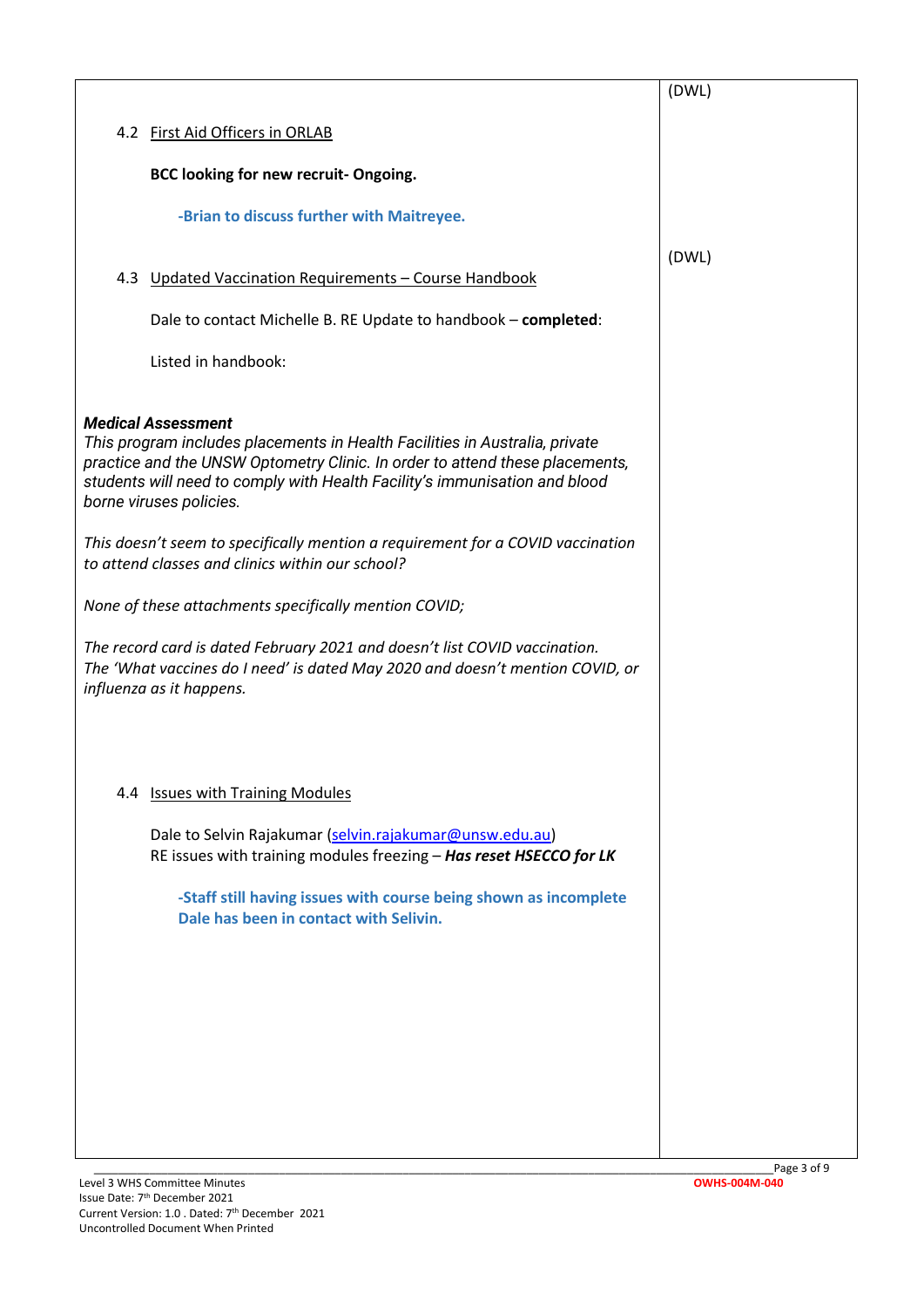| <b>Communication In and Out</b><br>5                                               | Chairperson or Secretary |
|------------------------------------------------------------------------------------|--------------------------|
| $\underline{\mathsf{IN}}$                                                          |                          |
| 5.1. Email 29.11.21;12:53 (GO) Training Completion Stats - November 2021           |                          |
| Email 01.12.21;15:58 (GO) UNSW Safety Process Update - November 2021<br>$5.2$      |                          |
| Email 02.12.21;10:10 (GO) SafeSys Report - December 2021<br>5.3                    |                          |
| Email 07.12.21;08:28 (GO) EOM Report - December 2021<br>5.4                        |                          |
| <b>OUT</b>                                                                         |                          |
| 5.2. Email 10.11.21;10:31 Blue Recycle Bin - Second Communique                     |                          |
| 5.3. Email 30.11.21;10:50 Training Report Inconsistencies - Moodle Training Issues |                          |
|                                                                                    |                          |
|                                                                                    |                          |
|                                                                                    |                          |
|                                                                                    |                          |
|                                                                                    |                          |
|                                                                                    |                          |
|                                                                                    |                          |
|                                                                                    |                          |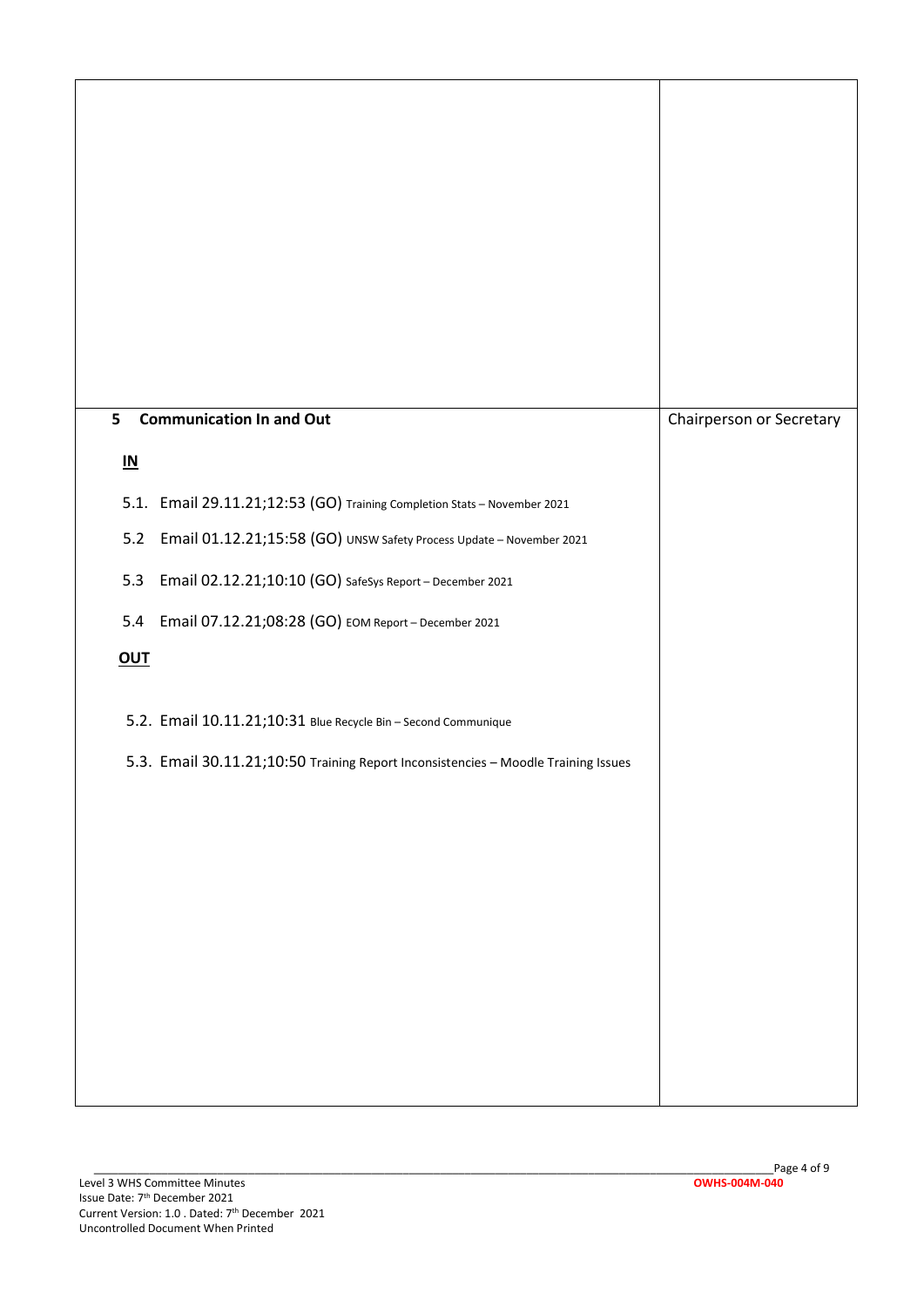| <b>Review of Hazards &amp; Incidents Report</b><br>6                                                              |                               |
|-------------------------------------------------------------------------------------------------------------------|-------------------------------|
|                                                                                                                   | Update from each<br>workgroup |
| 6.1 Issue #27386 (Hzd - Build.Dmg.) - Handrail - $CLS$<br>Transferred to WHS Monitor (HAZ-96)                     | representative                |
| 6.2 HAZ-167 (Hzd - Environment) - Blue Bin - $CLS$                                                                |                               |
| 6.3 HAZ-168 (Hzd - Environment - Lighting) - CLS                                                                  |                               |
| 6.4 INC 183 (Inc - Accident/Injury) - OPN                                                                         |                               |
| 6.5 INC-194 (Inc - Accident) - Burnt Cable on Heater/Stirrer - OPN                                                |                               |
| RE: 6.5 Recommendation for shorter cables/ Velcro cable ties, update<br>incident report with corrective measures. |                               |
| <b>Workplace Inspections</b><br>7                                                                                 |                               |
| 7.1 Progress on completion of School/Unit Workplace Inspections                                                   | Update from each<br>workgroup |
| Progressing - currently on hold- review January 2022                                                              | representative                |
| 7.2 Progress on completion of Electrical testing and tagging schedule                                             |                               |
| Proceeding as required                                                                                            |                               |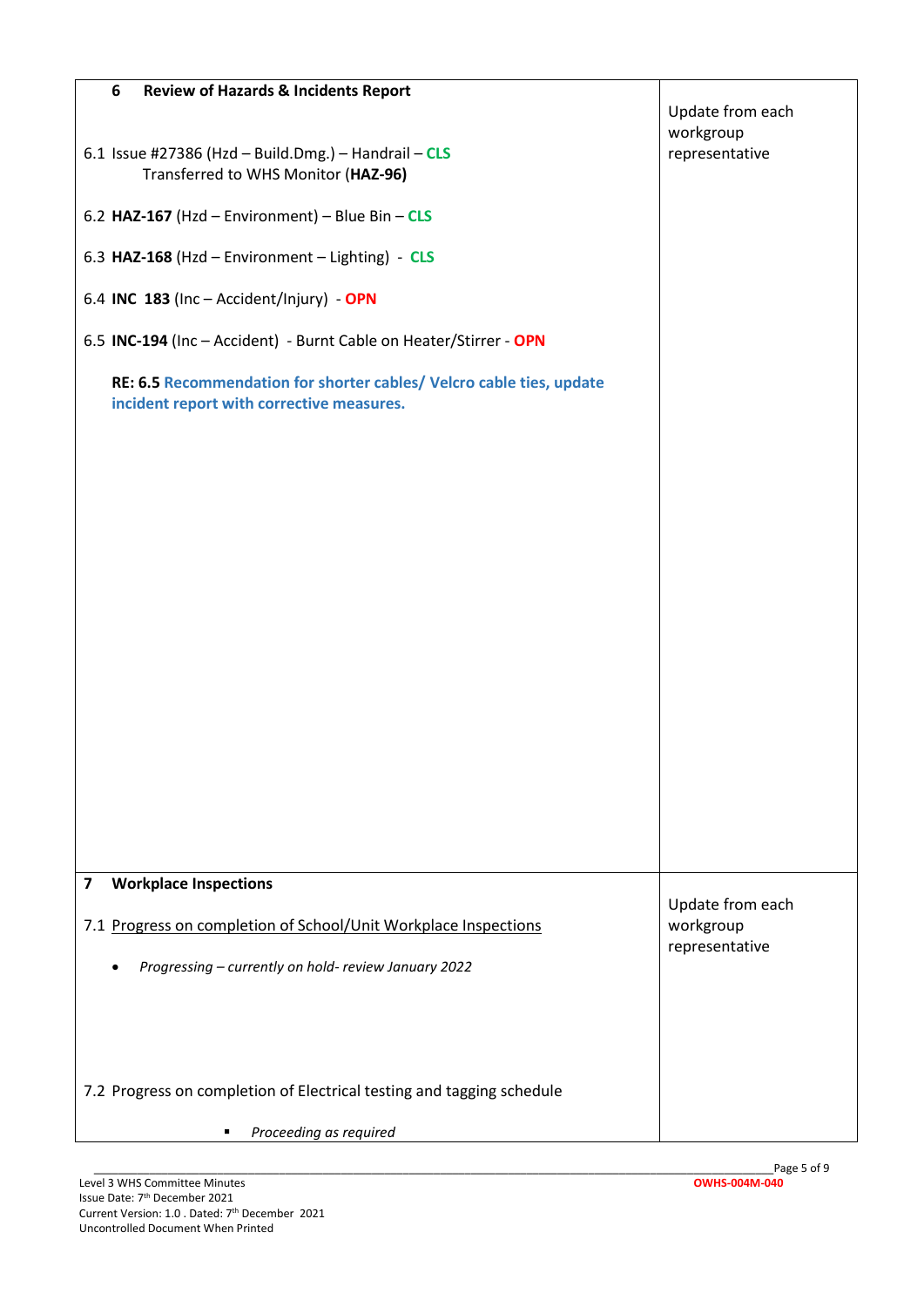| PAT Unit Calibrated until November 2022<br>Remind staff that all PA require testing if brought onsite<br>٠                                                                                                                                                                                                                                                                                                                   |                                                 |
|------------------------------------------------------------------------------------------------------------------------------------------------------------------------------------------------------------------------------------------------------------------------------------------------------------------------------------------------------------------------------------------------------------------------------|-------------------------------------------------|
| <b>WHS Training Update</b><br>8                                                                                                                                                                                                                                                                                                                                                                                              |                                                 |
| 8.1 Progress on new workers who have completed mandatory WHS training<br>• Last report (November 2021) (TM_04)<br>Multiple errors and inconsistencies - UNSWtraining contacted                                                                                                                                                                                                                                               |                                                 |
| 8.2 Any other training needs                                                                                                                                                                                                                                                                                                                                                                                                 |                                                 |
| Internal Contractors and Casuals must now complete mandatory<br>٠<br>training<br>Dale with discuss with Tracy/Kath about logistics involved with<br>÷.<br>short term employees doing multiple trainings.                                                                                                                                                                                                                     |                                                 |
| First aid, Emergency and Security Arrangements<br>9<br>9.1 Review availability of First Aid Officers and Fire Wardens in all work areas:<br>Building currently on lockdown - all staff working from home<br>$\bullet$<br>unless exemption granted<br>Staff instructed to evacuate immediately on alert tone.<br>$\bullet$<br>Staff instructed to contact security immediately for all<br>$\bullet$<br>emergencies (93856666) | Update from each<br>workgroup<br>representative |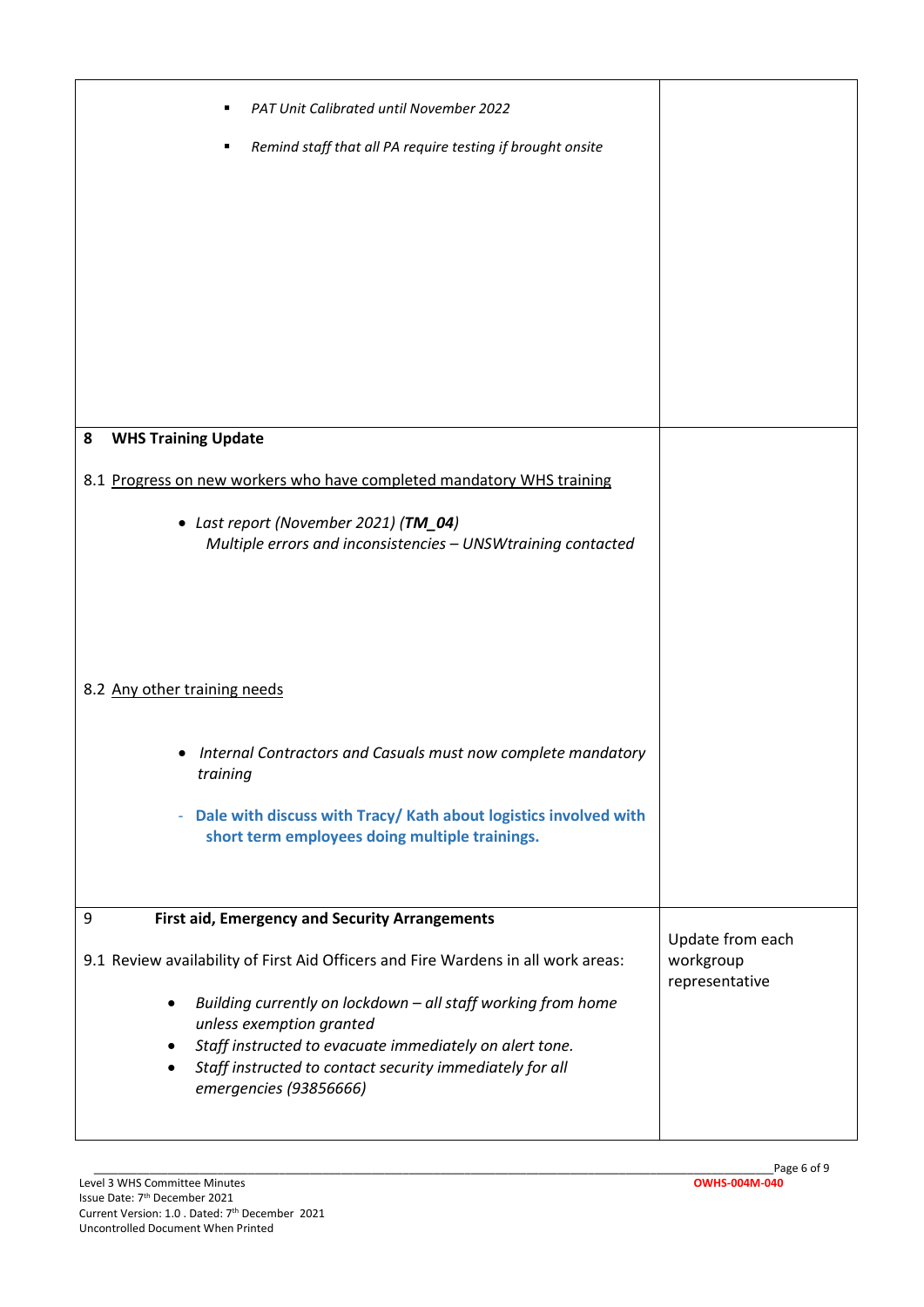| ${\bf 10}$<br><b>Changes to Workplace</b><br>Possible removal of access to OMG G25 -Moving to E8 Initially; Dale<br>awaiting response from Catherine Stander (c.stander@unsw.edu.au) -<br>since approved for 12 workspaces<br>DWL to liaise with M.Markoulli RE logistics of move<br><b>Environmental matters</b><br>11<br>Nil to report | (DWL) |
|------------------------------------------------------------------------------------------------------------------------------------------------------------------------------------------------------------------------------------------------------------------------------------------------------------------------------------------|-------|
| 12 New business/Business without notice                                                                                                                                                                                                                                                                                                  |       |
| 12.1. UNSW Safety Process Update November 2021 (TM_06):                                                                                                                                                                                                                                                                                  | (DWL) |
| -Dale currently liaising with staff regarding this matter.                                                                                                                                                                                                                                                                               |       |
| EOM Report December 2021 (TM_07):<br>12.2.                                                                                                                                                                                                                                                                                               |       |
|                                                                                                                                                                                                                                                                                                                                          | (DWL) |
| SafeSYS Report December 2021 (TM_08):<br>12.3.                                                                                                                                                                                                                                                                                           |       |
| - Dale will send report of outstanding drafts and items to Julia to<br>remove.                                                                                                                                                                                                                                                           |       |
| 12.4. Casual - Contractor HS Training logistics                                                                                                                                                                                                                                                                                          |       |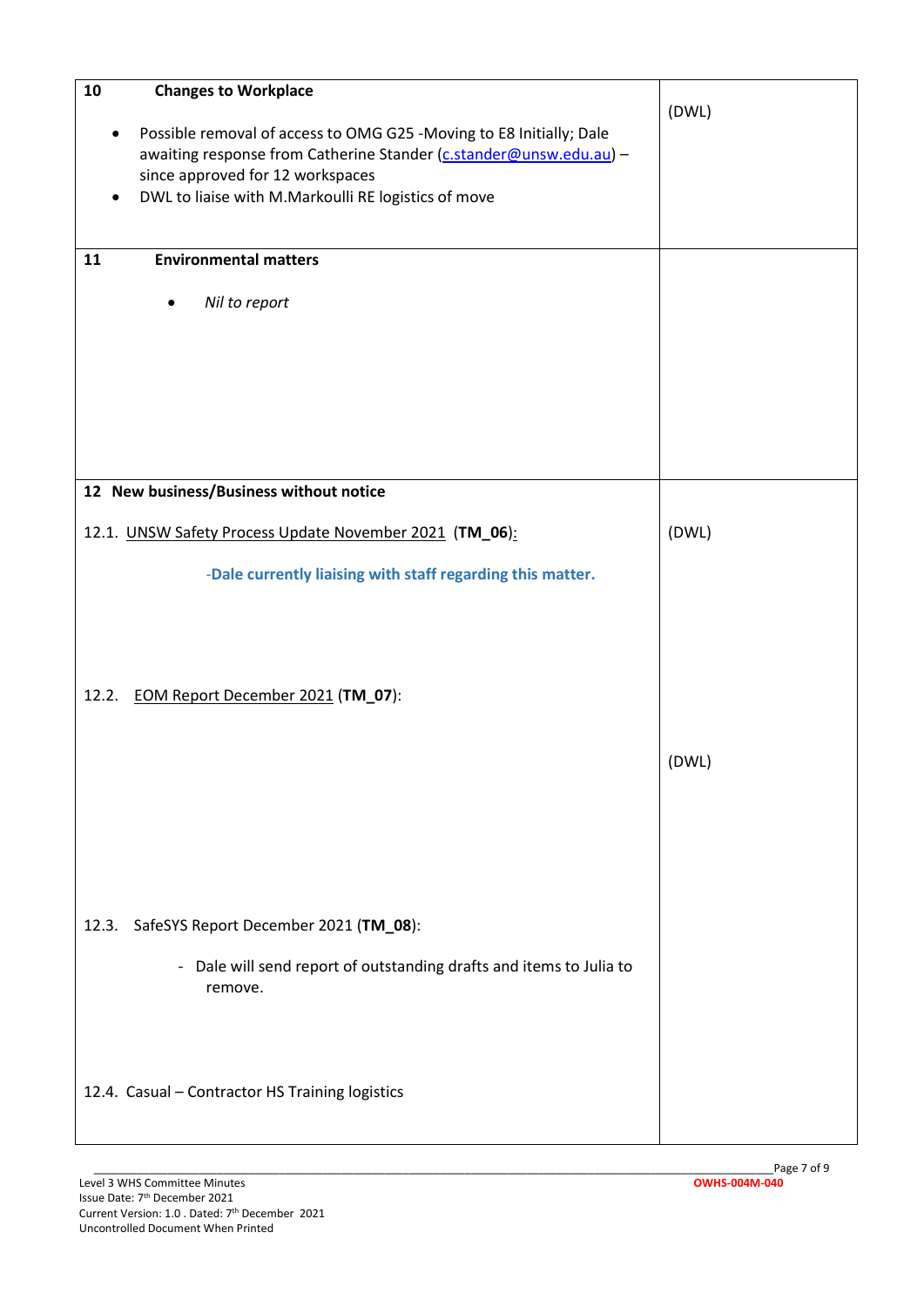| 12.5 Hazard/Incident Reporting Limitations within WHS Monitor                                                                            |             |
|------------------------------------------------------------------------------------------------------------------------------------------|-------------|
| - Dale can't view hazards which is a potential hazard in itself. Giulia<br>acknowledges and will pass on feedback regarding permissions. |             |
|                                                                                                                                          |             |
| <b>Employee Assistance Program</b>                                                                                                       |             |
| https://www.wellbeing.unsw.edu.au/eap-benestar                                                                                           |             |
| <b>MHFA</b>                                                                                                                              |             |
| Dale Larden (d.larden@unsw.edu.au)                                                                                                       |             |
| Katariina Pakarinen (k.pakarinen@unsw.edu.au)                                                                                            |             |
| Maria Markoulli (m.markoulli@unsw.edu.au)                                                                                                |             |
|                                                                                                                                          |             |
|                                                                                                                                          |             |
|                                                                                                                                          |             |
| 13 Next meeting and future dates for the year                                                                                            | Chairperson |
| To be Confirmed February 2022                                                                                                            |             |
|                                                                                                                                          |             |
| 14 Close of Meeting<br>14:35                                                                                                             | Chairperson |

Office Bearers: